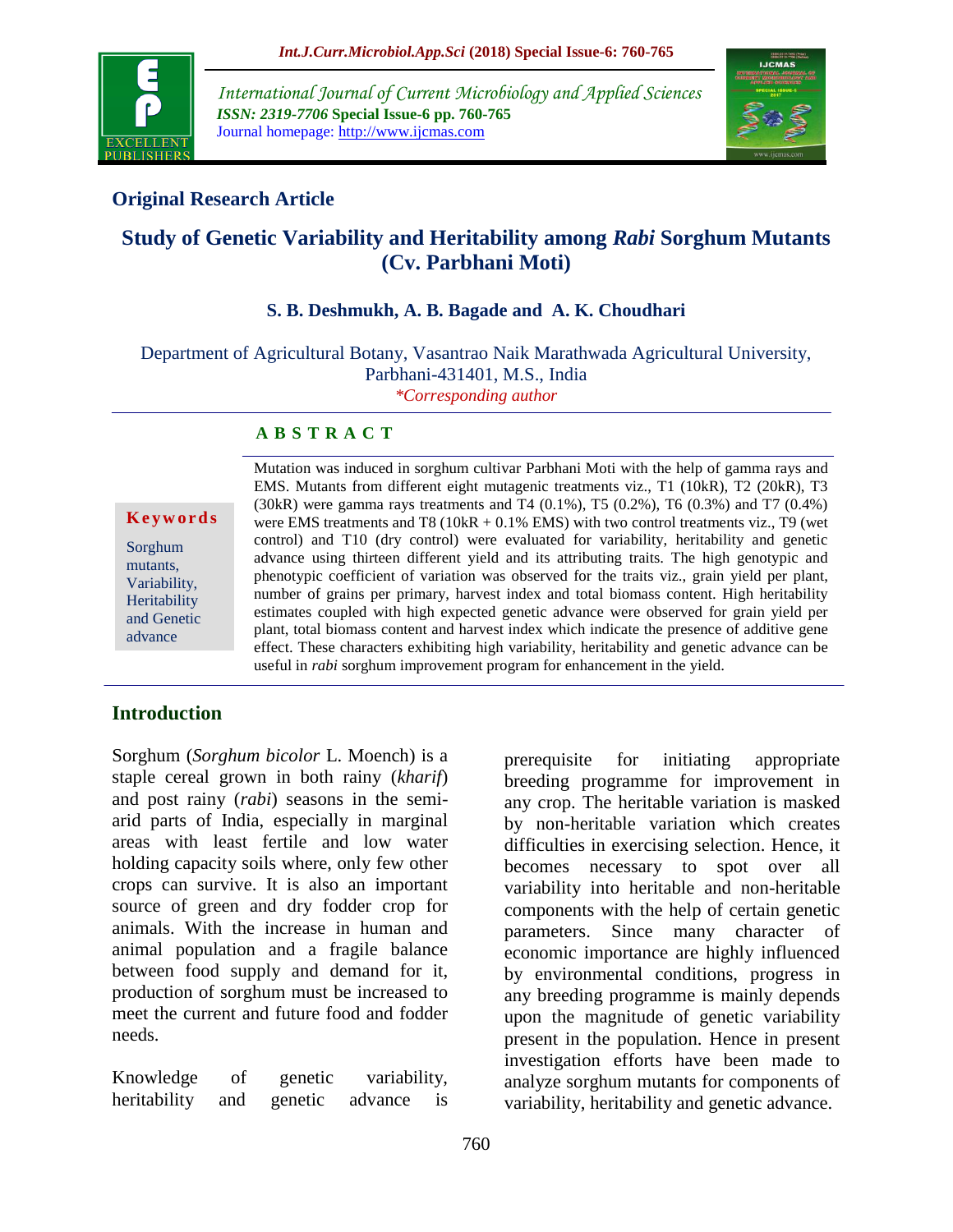#### **Materials and Methods**

Eight different mutagenic treatments of Parbhani Moti viz., T1 (10kR), T2 (20kR), T3 (30kR) were gamma rays treatments and T4 (0.1%), T5 (0.2%), T6 (0.3%) and T7 (0.4%) were EMS treatments and T8 (10kR + 0.1% EMS) obtained from B.A.R.C. Trombay, Mumbai, along with two control treatments viz., T9 (dry control) and T10 (wet control) were sown in *Randomized Block Design* with 3 replications, at spacing of 15 cm within plants and 45 cm between plants in  $M_2$  at the field of Sorghum Research Station, VNMKV Parbhani during *rabi* 2016.

The observations were taken on selected 10 plants from each treatment. The treatments along with checks were studied for different thirteen yield and its attributing traits *viz.,* initial plant count, days to panicle initiation, days to 50 % flowering, days to maturity, plant height (cm), earhead length (cm), number of primaries per panicle, number of seeds per primary, fodder yield per plant (g), total biomass content (g), 100 seed weight (g), harvest index and grain yield per plant (g). Data collected was subjected to Statistical analysis for variability, heritability and genetic advance as suggested by Burton and Devane (1952), Lush (1949) and Johanson *et al.* (1955) respectively.

#### **Results and Discussion**

Analysis of variance revealed that the presence of significant differences among the genotypes for all the characters indicating the presence of sufficient amount of variability among these characters Table 1.

The genotypic and phenotypic coefficients of variation for various characters are presented in Table 2. Since most of the economic characters (grain yield) are complex in inheritance and are greatly influenced by several genes interacting with various environmental conditions, the study of phenotypic coefficient of variation (PCV) and genotypic coefficient of variation (GCV) is not only useful for comparing the relative amount of phenotypic and genotypic variations among different traits but also very useful to estimate the scope for improvement by selection. However, the differences between genotypic and phenotypic coefficients of variability indicated the influence of environment in expressing the characters.

The PCVs were higher than the GCVs for all of the traits similar findings were given by Wani and Anis (2014) and Wani (2011), which indicated that those were influenced by environment. However, the differences were of lower magnitude for traits viz., initial plant count, days to panicle initiation, days to 50 % flowering, days to maturity, plant height and total biomass content (Fig.1), suggesting least influence of environment on the expression of these characters. The estimate of GCV and PCV alone is not of much helpful in determining the heritable portion. The amount of advance to be expected from selection can be achieved by estimating heritability along with coefficient of variability.

Burton (1952) suggested that GCV and heritability estimates gives better information on the efficiency of selection in breeding program. The estimates of heritability in broad sense and genetic advance for various characters have been given in Table 2. The heritability ranged from 46.2% (fodder yield/plant) to 99% (total biomass content). Desirable broad sense heritability (more than 60 percent) was observed for all the characters studied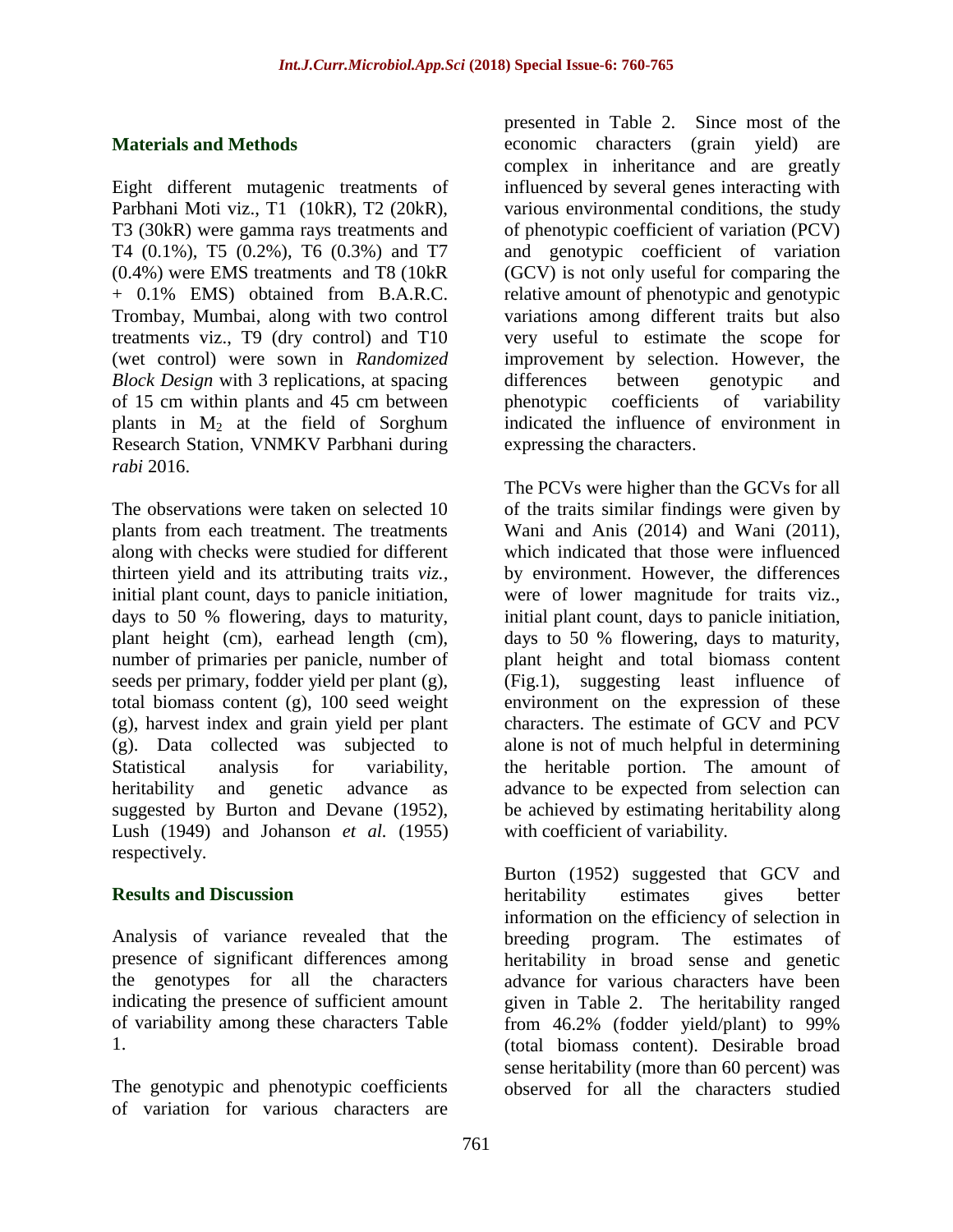except fodder yield/plant. These results have conformity with the results reported by Khaing Wah Htum *et al*., (2015), Anand and Kajidoni (2014). High heritability coupled with moderate expected genetic advance was observed for the traits initial plant count, days to 50% flowering, plant height (Anand and Kajidoni, 2014), number of primaries per panicle (Nang Htwe Kham *et al*., 2015), number of seeds per primary, 100 seed weight while high heritability coupled with low expected genetic advance was

observed for the traits earhead length and days to maturity. Low heritability coupled with low genetic advance was observed for fodder yield/plant. High heritability coupled with high genetic advance was observed for grain yield per plant, total biomass content and harvest index indicating effectiveness for selection, based on phenotypic performance. Similar findings for grain yield per plant were reported by Khaing Wah Htum *et al*., (2015), Unche *et al*., (2008).

#### **Table.1** Analysis of variance for yield and yield contributing characters in sorghum

| of<br><b>Source</b><br>variation | d.f. | <b>Mean sum of squares</b>       |                                  |                             |                         |                                  |                                  |                                       |  |
|----------------------------------|------|----------------------------------|----------------------------------|-----------------------------|-------------------------|----------------------------------|----------------------------------|---------------------------------------|--|
|                                  |      | <b>Initial</b><br>plant<br>count | Days to<br>panicle<br>initiation | Days to<br>50%<br>flowering | Days to<br>maturity     | <b>Plant</b><br>height<br>$(cm)$ | <b>Earhead</b><br>length<br>(cm) | Number of<br>primaries<br>per panicle |  |
|                                  |      |                                  | $\overline{2}$                   | 3                           | $\overline{\mathbf{4}}$ | 5                                | 6                                | 7                                     |  |
| <b>Replication</b>               | 2    | 2.1                              | 0.1                              | 0.433                       | 1.233                   | 21.366                           | 0.4503                           | 1.754                                 |  |
| <b>Treatment</b>                 | 9    | 825.274**                        | $40.163**$                       | 84.774**                    | 33.574**                | 529.510**                        | $2.1832**$                       | 27.077**                              |  |
| <b>Error</b>                     | 18   | 7.625                            | 0.841                            | 3.618                       | 0.971                   | 36.127                           | 0.209                            | 1.843                                 |  |

|                                             | d.f.           | <b>Mean sum of squares</b>                  |                                |                           |                                 |                                          |                         |  |  |
|---------------------------------------------|----------------|---------------------------------------------|--------------------------------|---------------------------|---------------------------------|------------------------------------------|-------------------------|--|--|
| <sub>of</sub><br><b>Source</b><br>variation |                | <b>Number</b><br>of seeds<br>per<br>primary | Grain<br>yield per<br>plant(g) | 100 seed<br>weight<br>(g) | Fodder<br>yield per<br>plant(g) | <b>Total</b><br>biomass<br>content $(g)$ | <b>Harvest</b><br>index |  |  |
|                                             |                | 8                                           | 9                              | <b>10</b>                 | 11                              | 12                                       | 13                      |  |  |
| <b>Replication</b>                          | $\overline{2}$ | 2.7723                                      | 15.346                         | 0.0102                    | 337.818                         | 10.744                                   | 42.851                  |  |  |
| <b>Treatment</b>                            | 9              | 43.5008**                                   | 317.394**                      | $0.2654**$                | 849.95**                        | 3766.767**                               | 87.810**                |  |  |
| <b>Error</b>                                | 18             | 5.5012                                      | 10.558                         | 0.0151                    | 237.974                         | 12.169                                   | 4.182                   |  |  |

\*and \*\* indicates significance at 5% and 1% level, respectively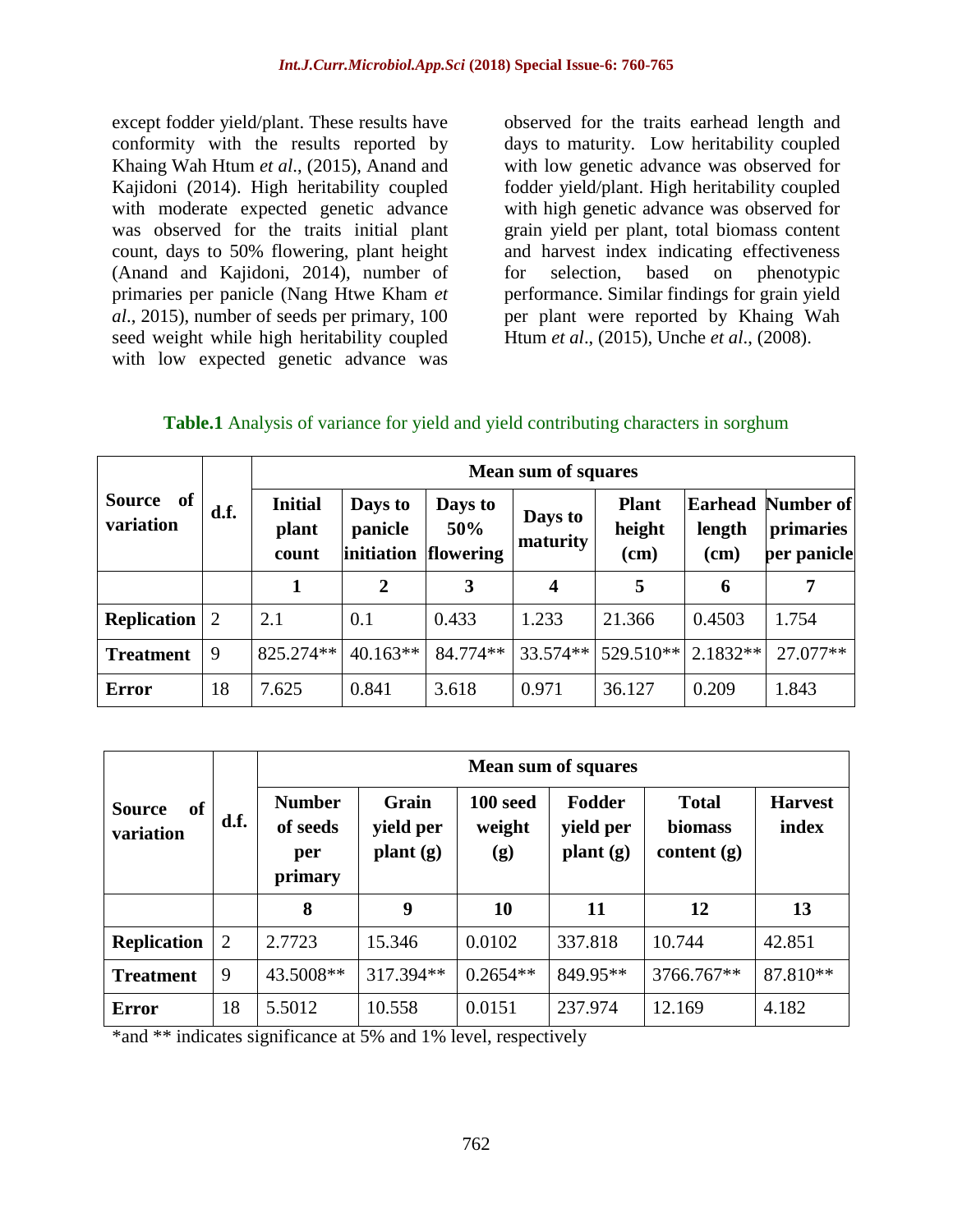| Sr.                     |                              | Range         | <b>GM</b> | GV(%)          | $PV($ %)       | <b>GCV</b> | <b>PCV</b> | <b>Heritability</b> | <b>Genetic</b> | <b>EGA</b> |
|-------------------------|------------------------------|---------------|-----------|----------------|----------------|------------|------------|---------------------|----------------|------------|
| No.                     | <b>Characters</b>            |               |           | $(\sigma^2 g)$ | $(\sigma^2 p)$ | (%)        | (%)        | $($ %)              | advance        | $($ %)     |
| $\mathbf{1}$            | <b>Initial plant count</b>   | 254-299.3333  | 283.80    | 272.552        | 280.17         | 5.817      | 5.89       | 97.3                | 33.54          | 11.81      |
| $\overline{2}$          | Days to panicle initiation   | 59.67-70.67   | 66.8      | 11.10          | 13.95          | 5.42       | 5.59       | 94.0                | 7.23           | 10.82      |
| $\mathbf{3}$            | Days to 50% flowering        | 64-80.67      | 77.97     | 27.05          | 30.67          | 6.67       | 7.10       | 88.2                | 10.06          | 12.90      |
| $\overline{\mathbf{4}}$ | Days to maturity             | 118-129       | 127.17    | 10.86          | 11.84          | 2.59       | 2.71       | 91.8                | 6.50           | 5.12       |
| $5\overline{)}$         | <b>Plant height (cm)</b>     | 183.3-223     | 208.62    | 164.49         | 200.618        | 6.15       | 6.79       | 82.0                | 23.92          | 11.47      |
| 6                       | Earhead length (cm)          | 13.43-16.3    | 15.19     | 0.658          | 0.867          | 5.34       | 6.13       | 75.9                | 1.46           | 9.58       |
| $\overline{7}$          | No. of primaries per panicle | 47.83-56.9    | 51.01     | 8.411          | 10.255         | 5.68       | 6.28       | 82.0                | 5.41           | 10.61      |
| 8                       | No. of seeds per primary     | 27.7-39.7     | 35.45     | 12.67          | 18.168         | 10.04      | 12.02      | 69.7                | 6.12           | 17.27      |
| 9 <sup>°</sup>          | Grain yield per plant (g)    | $36.97 - 66$  | 50.67     | 102.279        | 112.837        | 19.96      | 20.96      | 90.6                | 19.84          | 39.14      |
| <b>10</b>               | 100 seed weight $(g)$        | $3.04 - 3.91$ | 3.63      | 0.083          | 0.098          | 7.93       | 8.63       | 84.5                | 0.55           | 15.03      |
| 11                      | Fodder yield per plant (g)   | 191.85-247.73 | 219.34    | 203.991        | 441.966        | 6.51       | 9.58       | 46.2                | 19.99          | 9.11       |
| 12                      | Total biomass content (g)    | 183.22-306.94 | 227.32    | 1251.533       | 1263.70        | 15.56      | 15.64      | 99.0                | 72.53          | 31.90      |
| 13                      | Harvest index $(\% )$        | 15.93-31.69   | 23.48     | 27.90          | 32.088         | 22.49      | 24.12      | 87.0                | 10.15          | 43.20      |

# **Table.2** Genetic variability for yield and yield contributing characters in sorghum (cv. Parbhani Moti)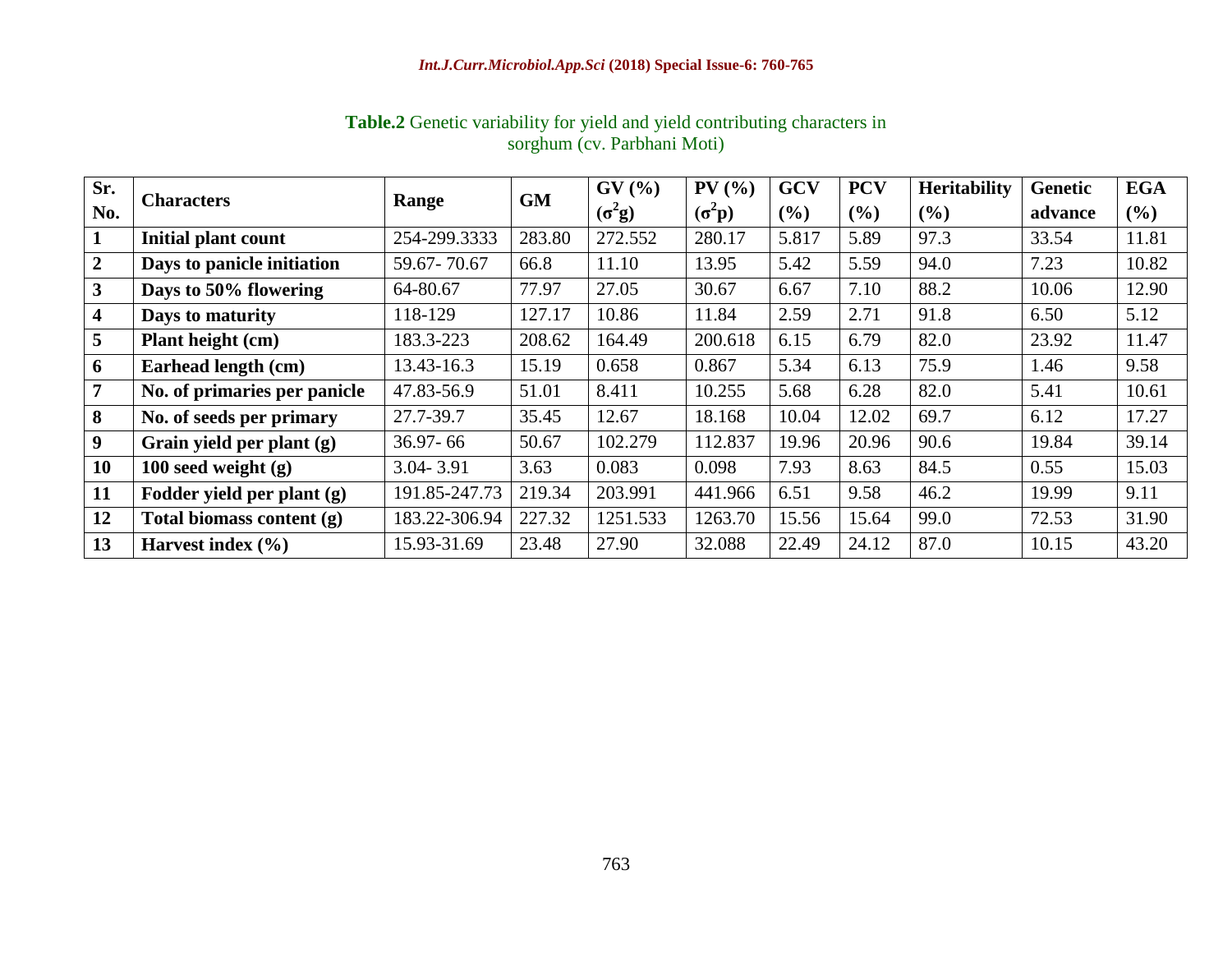